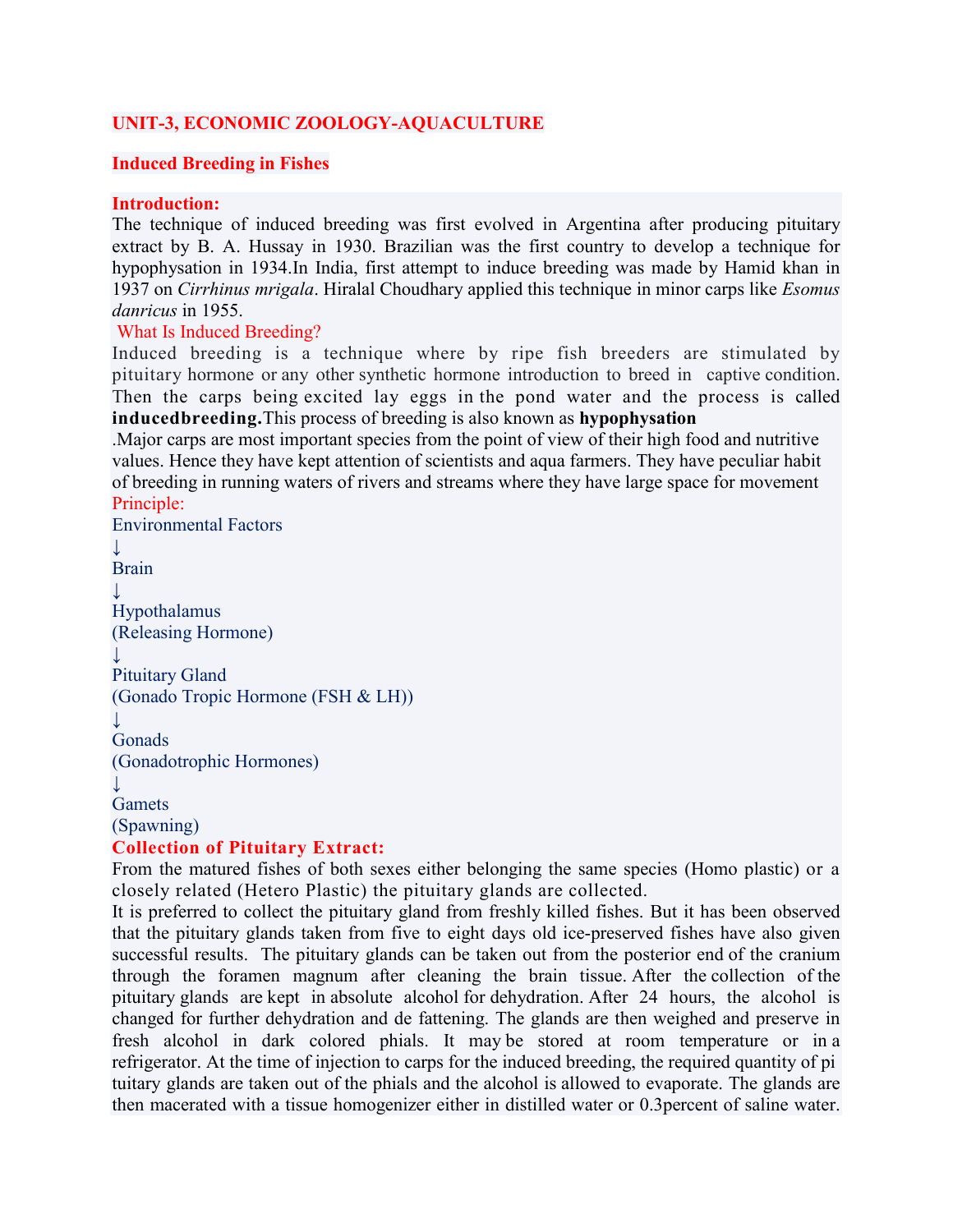The gland suspension is then centrifuged and the supernatant fluid is drawn into a hypodermic syringe for the injection



### **2 . S el ect ion of B reed ers :**

Medium sized fully ripe and healthy fish of around 2 to 4 years of age is preferred for induced breeding. The weight should be 1 to 5 kg. Healthy male and female breeders should be identified and netted out before the breeding season and should be kept in spawning pools.

### **3. Method of Injection:**

During the rainy season or cloudy, the extract of the pituitary gland of the same species which is prepared on the above said scientific process is injected in the muscle of the matured carps.

Just before evening, per one female with two males of the approximate same body weight are to be injected the pituitary extract by hypodermic syringe. In case of male carps the pituitary extracts are introduced once and in case of female carps it is introduced twice. At first, at the rate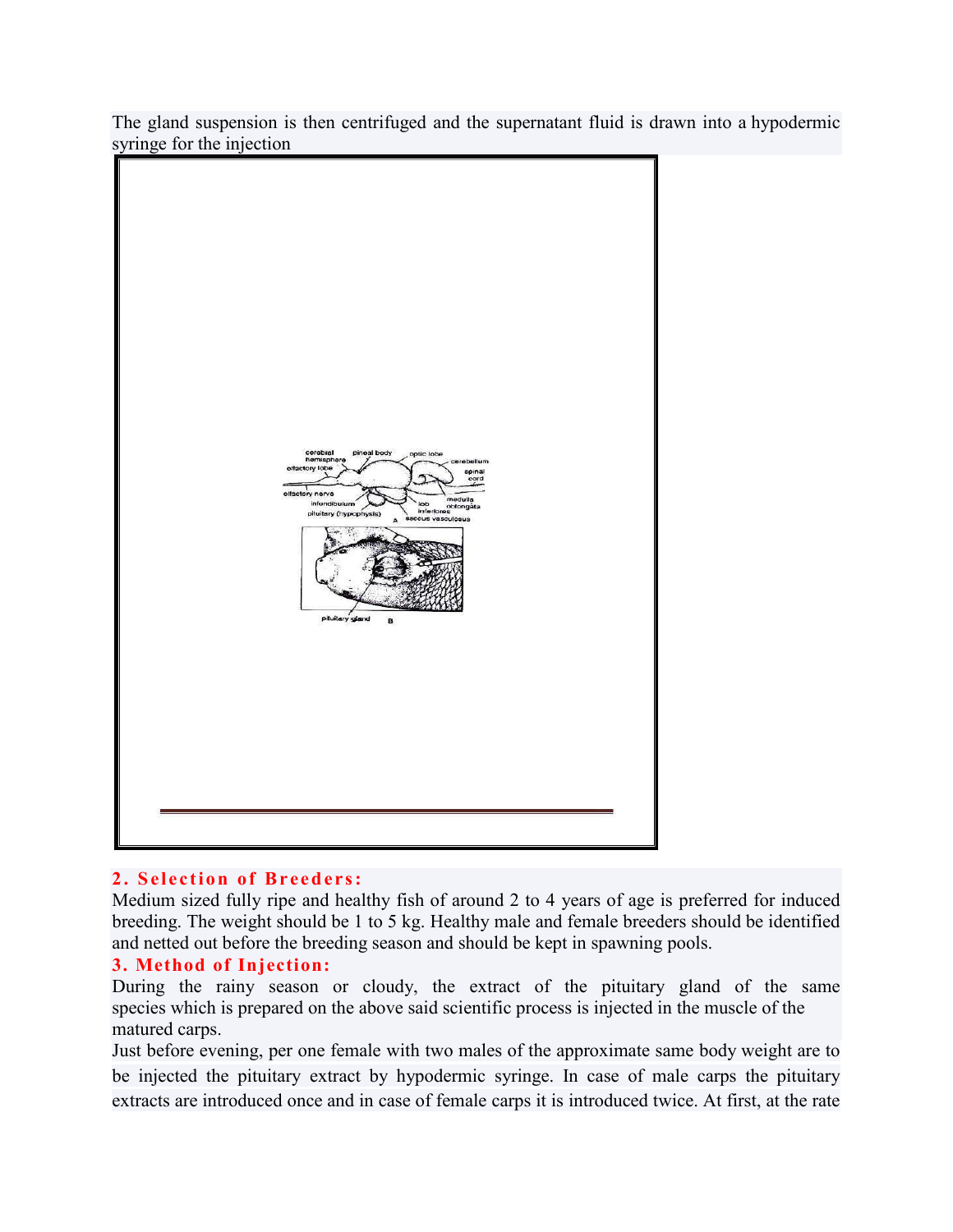of 2 to 3 mg of pituitary extract per kg of body weight is introduced in the muscle of the caudal peduncle or near the dorsal fin of the female carp. The needle of the syringe is to be introduced between the scales but with an angle of 45° with the body. After six hours of first injection, the second injection is given to the same female at the rate of 5 to 8 mg of pituitary extract per kg of body weight. There is no need of injecting dose to the male breeder if it in a state of milt oozing.

## **4. Synthetic Hormones:**

HCG (human chorionic gonadotropin hormone), Synahorin, Ovatide, Ovaprim. It is the new inducing hormone for fish and absolute substitute of pituitary extract though it'scostly. Ovaprim is far superior to carp pituitary in inducing spawning in several species of carps. These synthetic drugs are better than the pituitary extract an deasi erto administrate. Only single dose injection is enough to induced craps.

### **5. Spawning**

Then the carps, one female and two male are placed in a breeding hapa for spawning. Inside of the breeding hapa both the female and male carps are exited. After the excitation the female carps lays eggs. The eggs are externally fertilized by the spermatozoa(milt)that are discharged by the males.

#### **6. Spawning Hapa**

Hapa for larger fishes its size is 8' x 3' x 3', but for the smaller fishes it is 5'x 3'x 3'. It isheld on four bamboo poles, one at each corner of the rectangular case. After that all the fishes are removed from the breeding hapa and then the eggs arecollected by a net and are transferred to the inner part of the hatching hapa. After 14 to 18 hours, the spawns enter into the outer hapa and the induced breedingprocess completed. Then the spawns are collected from the outer hapa and transferredto the pond for nursery.

### **Precautions for Induce Breeding**

(1) To avoid diseases and parasitic infections,

(2) Breeders should be properly washed with KMnO4

solution for a few minutes.

(3) Breeder should be protected from mechanical injuries during handling.

(4) Water condition should be favourable having temperature about 24 to 31°C and turbidity about 100 to 1000 ppm.

5)Flowing water with higher O2

content is of great use.(6)The intensity and duration of light also affect the induced breeding and spawning.Pituitary glands taken from the same or related species as the recipient species aresaidto be more effective.

### **Advantagesof Induced Breeding**

i) A pure spawn of a desired species is made available. The spawn obtained from the rivers are not pure. They are mixed with the spawns of other species and sorting of pure seed from the mixedspawn is not possible.

ii) Desired species of carps can be cultured through the induced breeding.

iii) Large numbers of eggs are available from a fish through induced breeding.

iv) In the same season, a carp can be induced to breed more than once.